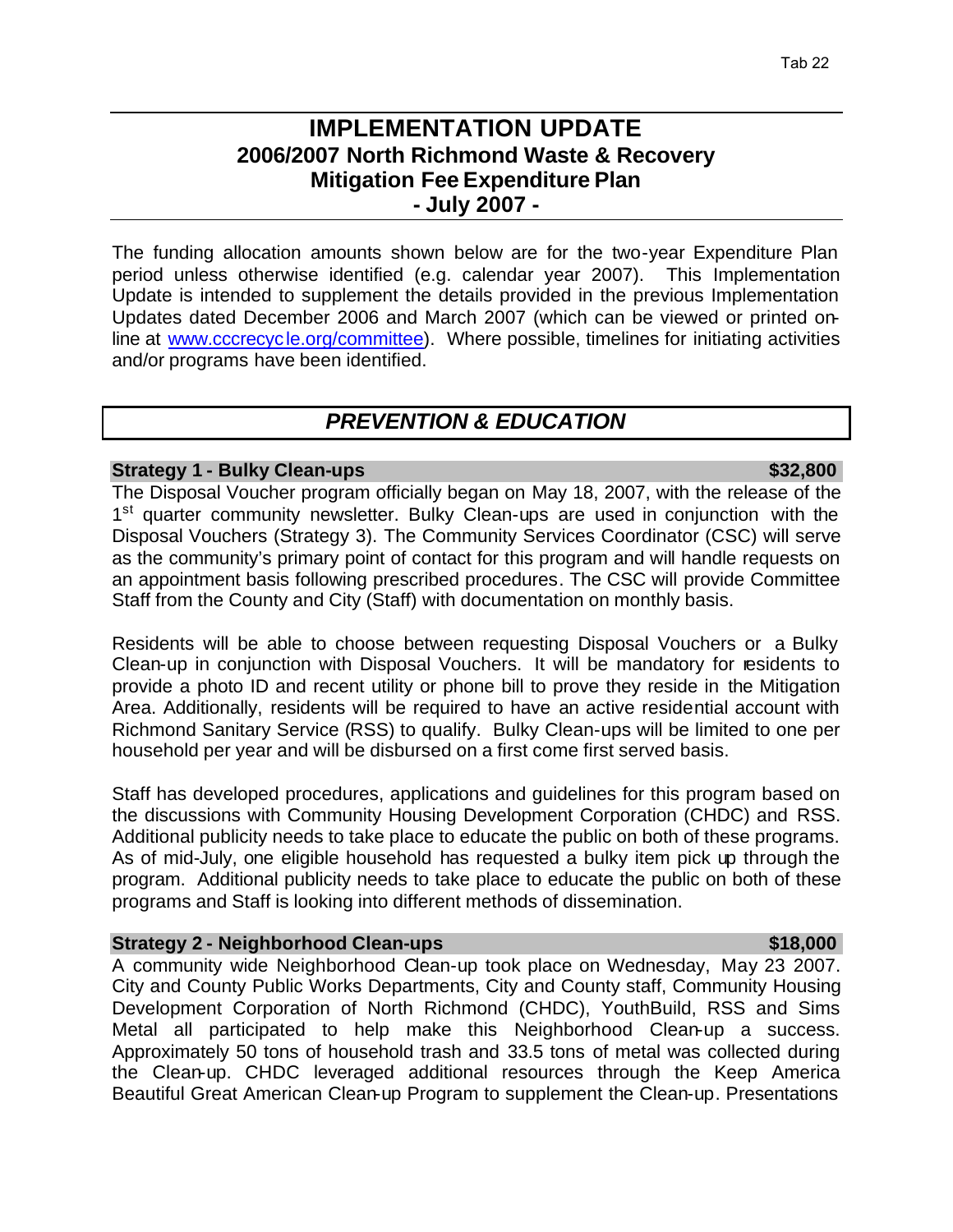were made to Richmond Mayor Gayle McLaughlin, County Supervisor John Gioia, and others to thank them for supporting the work that is happening in North Richmond. Concurrently with the Clean-up, several beautification efforts were taking place. Richmond Mayor Gayle McLaughlin, County Supervisor John Gioia, and a host of others joined Harold Beaulieu, County Arts Commissioner, as tile art created by the Verde Elementary students was placed on trash receptacles in the area and butterfly murals were strategically placed on graffiti-prone walls at various locations throughout the area. Approximately \$6,200 is remaining which can be used to subsidize another smaller clean-up (most likely a creek clean-up in conjunction with CHDC).

## **Strategy 3 - Voucher System \$64,000 \$64,000 \$64,000**

The Disposal Voucher program officially began on May 18, 2007, with the release of the 1<sup>st</sup> quarter community newsletter. The Community Services Coordinator (Strategy 4) will serve as the community's primary point of contact for this program. The CSC will distribute vouchers on an appointment basis following prescribed procedures and provide Staff with documentation on a monthly basis.

Residents will be able to choose between requesting Disposal Vouchers or a Bulky Clean-up in conjunction with Disposal Vouchers. It will be mandatory for residents to provide photo ID and recent utility or phone bill to prove they reside in the Mitigation Area. Households will be limited to twelve Disposal Vouchers (\$5 each) per year. Disposal Vouchers will be disbursed on a first come first served basis and will expire six months following issuance.

Staff has developed procedures, applications and guidelines for this program based on the discussions with CHDC and RSS. Additional publicity needs to take place to educate the public on both of these programs. As of mid-July, two community members had inquired about the program and 18 vouchers had been issued.

# **Strategy 4 - Community Services Coordinator \$69,350 \$69,350**

The Community Services Coordinator (CSC), serving as a liaison between the community and the City and County, will continue being responsible for illegal dumping/blight referrals (related to Strategies 7 & 11) and tracking, public outreach, and illegal dumping prevention. Some CSC responsibilities and reporting requirements have been expanded to complement various Expenditure Plan strategies. The CSC has assisted City and County staff with the coordination of the Neighborhood Clean-up (Strategy 2) that took place on Wednesday, May 23, 2007, and with the creation of a newsletter highlighting Expenditure Plan strategies and other local issues related to illegal dumping & blight.

The CSC is currently working on the following strategies in her agreed upon capacity:

- Strategy 1 Disburse Disposal Vouchers
- Strategy 3 Process requests for Bulky Clean-ups
- Strategy 6 Develop periodic community newsletter
- Strategy 18a Oversee WCCUSD students
- Strategy 18c Shields-Reid Park Community Build Day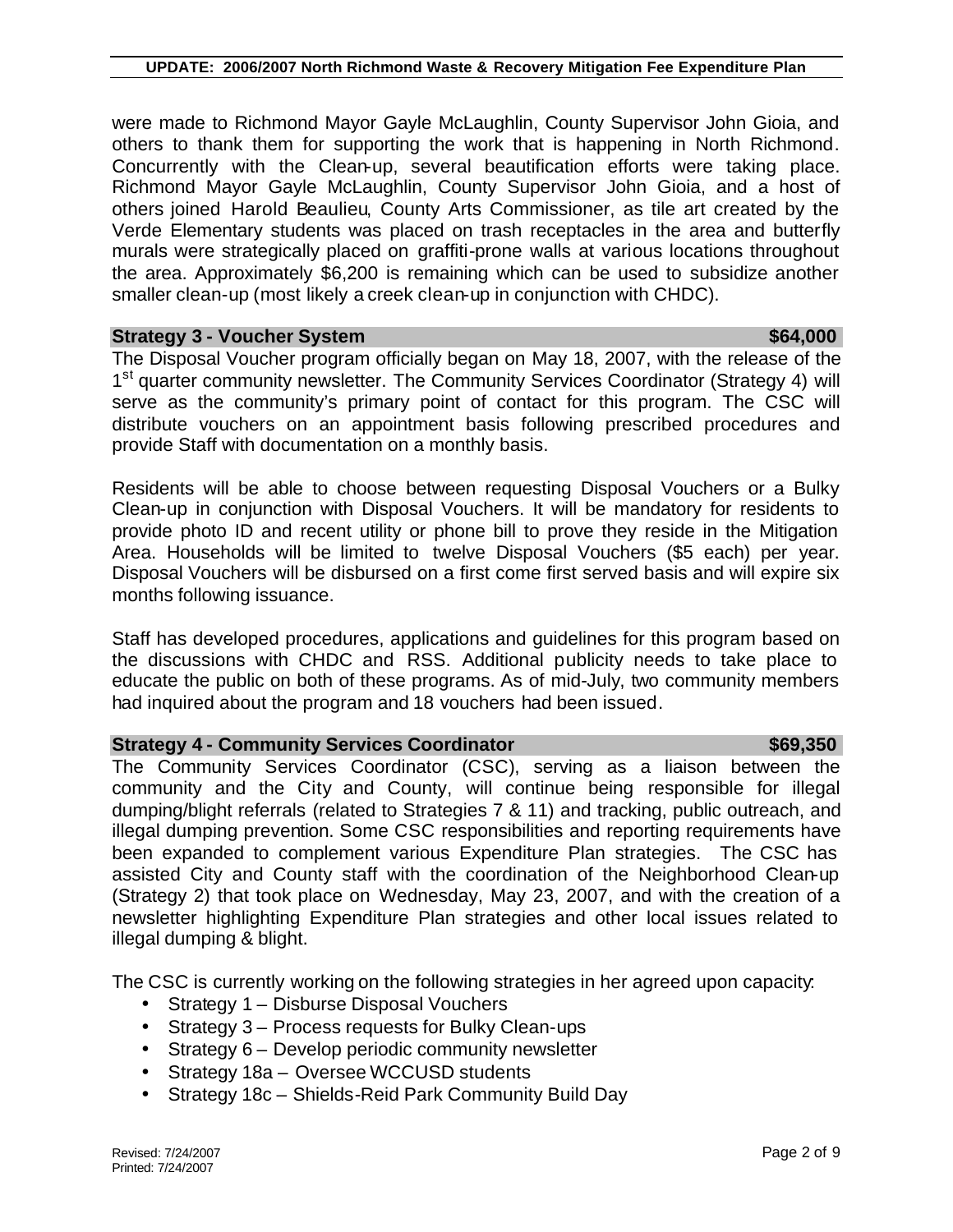# **Strategy 5 - Bilingual Outreach Services/Coordinator \$40,000**

The Bilingual Coordinator is intended to assist the CSC with illegal dumping referrals/tracking and public outreach by serving as a link between the Spanish speaking members of the community of North Richmond and the City and County.

The Bilingual Coordinator works part-time at the CHDC office in North Richmond. The desire was to fill the position with a resident of North Richmond; therefore, the job announcement was distributed locally to gather interest. CHDC received several applications for the position and interviewed 6 candidates between March and July 2007. Luz Gomez from Supervisor Gioia's office or a CHDC Board Member participated in the interview panels along with CHDC staff. CHDC recently hired Cynthia Barron, a bilingual community outreach/family development staff person for the school district. She currently provides both verbal and written translation services for the school district. She works at Verde Elementary and has been providing outreach and translation services for 14 years in the North Richmond community. She is in daily contact with many families in the North Richmond community. She is a former resident of the community recently moving to South Richmond. Ms. Barron began work on Monday, July 23, 2007.

# **Strategy 6 - Public Outreach Campaign \$75,848 \$75,848**

A community meeting was held at the Shields-Reid Community Center in North Richmond in August 2006 to solicit input from community members. Attendees felt that implementation of the public outreach campaign should follow implementation of key enforcement strategies (e.g. dedicated law enforcement officer & prosecutors handling illegal dumping cases). Additionally, attendees expressed preference that message(s) used in initial public outreach materials emphasize enforcement/prosecution. Now that the majority of the key enforcement strategies have been implemented, staff is planning another community meeting for sometime in Fall 2007. The purpose of the meeting will be to inform residents about the strategies that have been implemented to-date.

One activity within this strategy that has been completed is a newsletter that was distributed in May 2007. The newsletter was created by the CSC and edited by staff. It provided the North Richmond community with updates related to the implementation of Expenditure Plan strategies and other important information related to illegal dumping/blight in the community. The goal is to distribute the next newsletter in Fall 2007.

A two-page flyer was created to further publicize local disposal & recycling resources as well as a selection of free disposal resources available to residents through Mitigation Fee funded programs and RSS. The CSC, Code Enforcement Officer & Illegal Dumping Officer are assisting in the dissemination of this flyer as they interact with members of the North Richmond community.

To complement the newsletter and flyer, a new website was launched in early April, www.stopdumping.org. Staff intends to use this website as another public outreach tool,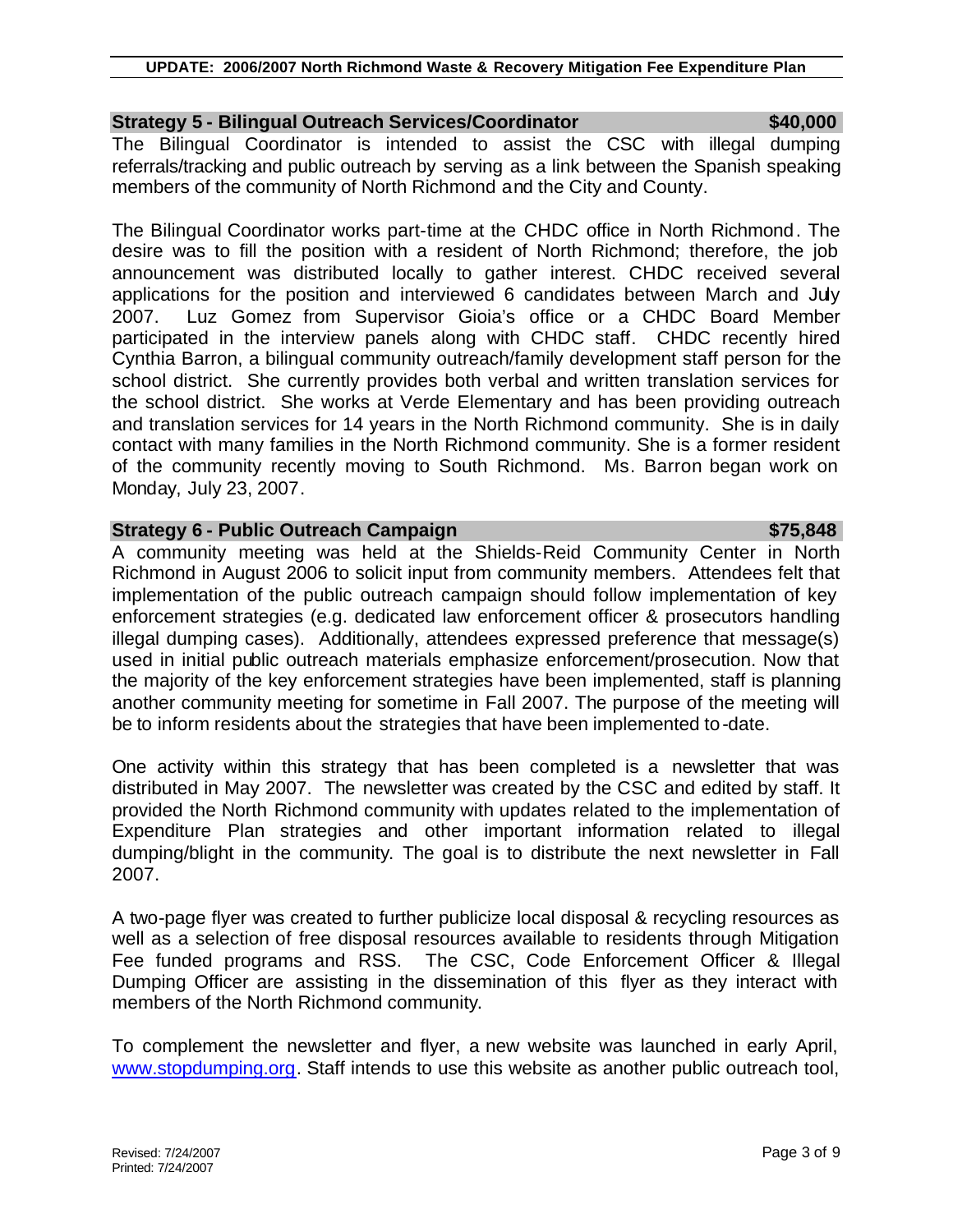# **UPDATE: 2006/2007 North Richmond Waste & Recovery Mitigation Fee Expenditure Plan**

highlighting activities/programs funded under the North Richmond Mitigation Fee Expenditure Plan.

# *ABATEMENT & ENFORCEMENT*

# **Strategy 7 - City/County Pick-up from Right-of-Way \$146,000 \$146,000**

The City and County Public Works Departments prepared a Memorandum of Understanding in July 2007, to allow the City Public Works Illegal Dumping Abatement Crew to pick-up illegal dumping in the public right-of-way in the unincorporated portion of the North Richmond Waste & Recovery Mitigation Fee Primary Funding Area. The MOU specifies the purpose of, timeframe and funds available for the implementation of this strategy, as well as the responsibilities of both departments. The amount of funding available to the City Public Works Department was prorated based on the start of the services. The MOU is expected to go into effect on August 1, 2007 pending final approval from the appropriate City and County representatives.

# **Strategy 8 - Vacant Lot Clean-up \$40,000 \$40,000**

Staff met with the new North Richmond Code Enforcement Officer and other City and County Code Enforcement staff to discuss vacant bt abatements and fencing. City Code Enforcement staff stressed the need for a dedicated account to serve as "seed money" to carry out the vacant lot abatement process used by the County. City Code Enforcement staff now have access to these funds although no funds have been expended to date.

# **Strategy 9 - Vacant Lot Fencing \$90,000 \$90,000 \$90,000**

Staff met with the new North Richmond Code Enforcement Officer and City and County Code Enforcement staff to discuss vacant lot abatements and fencing. City Code Enforcement staff stressed the need for a dedicated account to serve as "seed money" to carry out the vacant lot abatement process used by the County. City Code Enforcement staff now have access to these funds although no funds have been expended to date.

# **Strategy 10 - Code Enforcement Staff \$129,097**

Vincent Caballero was assigned to the new dedicated Code Enforcement officer position on February 1, 2007 to work solely on code enforcement in the Mitigation Area. As of July 20, 2007, Mr. Caballero has opened 46 cases, closed 23 cases & has 37 cases currently active. Vincent has been working closely with Deputy Monroe as well as Contra Costa County Environmental Health staff to create a more comprehensive code enforcement system to address the illegal dumping problem in the North Richmond community.

# **Strategy 11 - Graffiti Abatement \$58,240**

The City and County Public Works Departments prepared a Memorandum of Understanding in July 2007, to allow the City Public Works Graffiti Abatement Crew to clean graffiti visible from the public right-of-way located within the unincorporated portion of the North Richmond Waste & Recovery Mitigation Fee Primary Funding Area.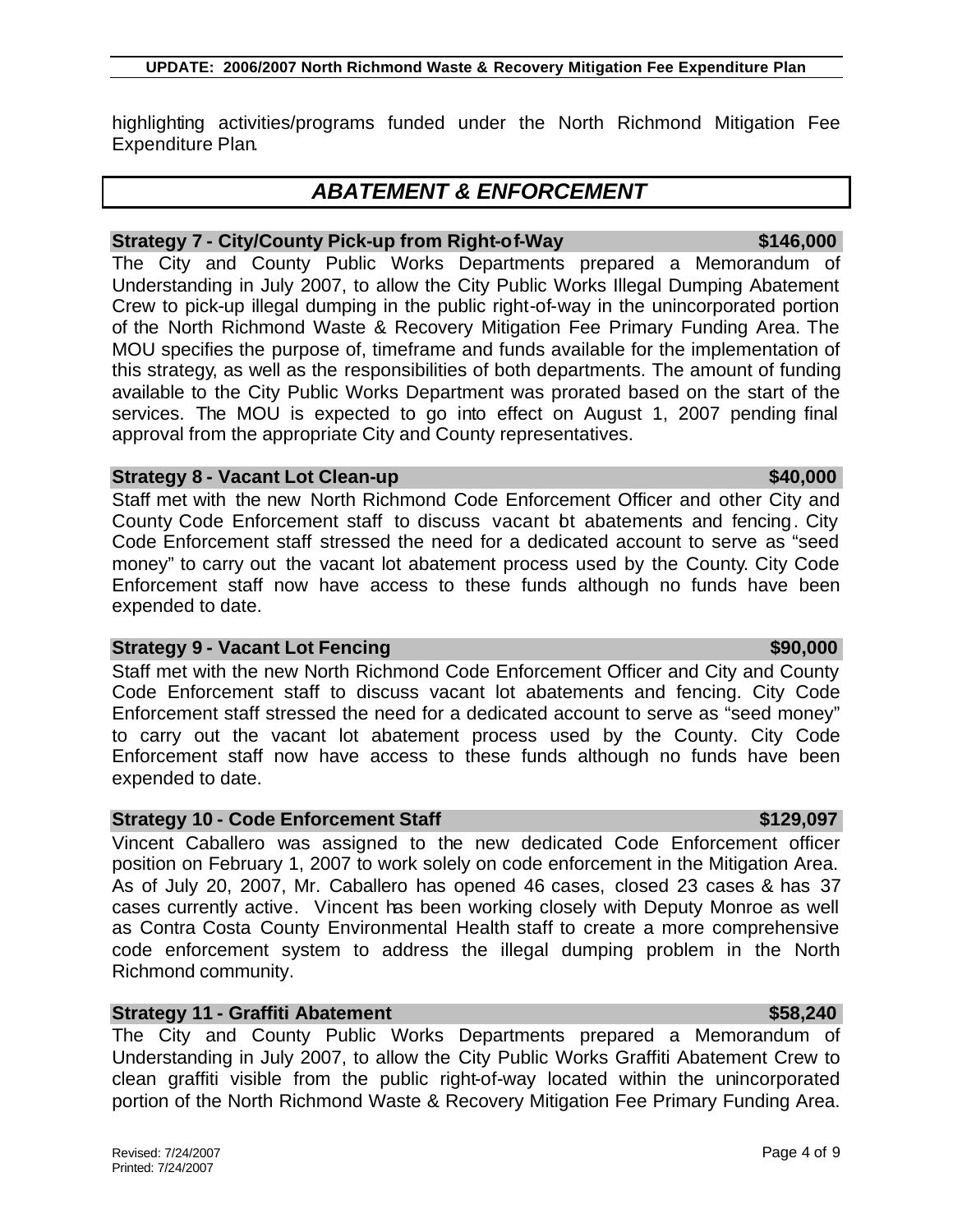The MOU specifies the purpose of, timeframe and funds available for the implementation of this strategy, as well as the responsibilities of both departments. The amount of funding available to the City Public Works Department was prorated based on the start of the services. The graffiti abatement supervisor will be in close contact with the Code Enforcement Officer as needed for cases involving private property. The MOU is expected to go into effect on August 1, 2007 pending final approval from the appropriate City and County representatives.

## **Strategy 12 - Illegal Dumping Investigator/Officer \$137,000 \$137,000**

The new dedicated Illegal Dumping Investigator/Officer position was filled effective April 30, 2007. Deputy Felipe Monroe has been assigned to this position to work on illegal dumping/blight related offenses solely within the Mitigation Area. Deputy Monroe has made a significant impact in the area in the short amount of time he has been in the position.

From April 30 through June 21, Deputy Monroe has issued 29 citations for unsecured loads, 5 citations for driver's license violations and has generated 33 crime reports for illegal dumping. The Deputy has found issuing verbal warnings to be very effective. Frequently residents are instructed to pick up trash in front of their house and are warned that a citation will be issued if it is not picked up by a specific deadline (usually within 24 hours). In most cases, the Deputy has found that residents clean up the illegally dumped materials within the specified time period. This approach has proven to be very effective in establishing accountability among residents that illegally dump their trash on the streets. Deputy Monroe is also towing numerous vehicles from the streets that are laden with trash or are in disrepair to further reduce the blight in North Richmond. Deputy Monroe used 12 hours of overtime to conduct nighttime surveillance in May 2007 (Strategy 13). One resulted in an on view arrest for illegal dumping. In addition to the above, Deputy Monroe is attending community meetings to get his face known, and to spread the message of "No Dumping" out to the good residents of North Richmond. Deputy Monroe is working very closely with the Illegal Dumping Prosecutor, the CSC, the North Richmond Code Enforcement Officer, City & County Public Works, Richmond Sanitary Services and County Environmental Health.

# **Strategy 13 - Increase Nighttime Patrols \$58,240**

# Increased nighttime patrols are intended to complement the work of the new Investigator/Officer (Strategy 12). Meetings have been held with the Richmond Police Department, the Illegal Dumping Prosecutor and the County Sheriff's Office to discuss use of law enforcement staff to conduct nighttime patrols instead of a private security firm. As discussed above, the Illegal Dumping Investigator/Officer has expended some overtime to conduct nighttime surveillance.

# **Strategy 14 - Surveillance Cameras \$118,418**

Staff has been monitoring the City of Richmond's Request for Proposal (RFP) process for Closed Circuit Television (CCTV) camera systems, as specified in the Expenditure Plan. As discussed in the March 2007 Implementation Update, the City's process has been ongoing. Since March 2007, the City selected ADT for the CCTV project and is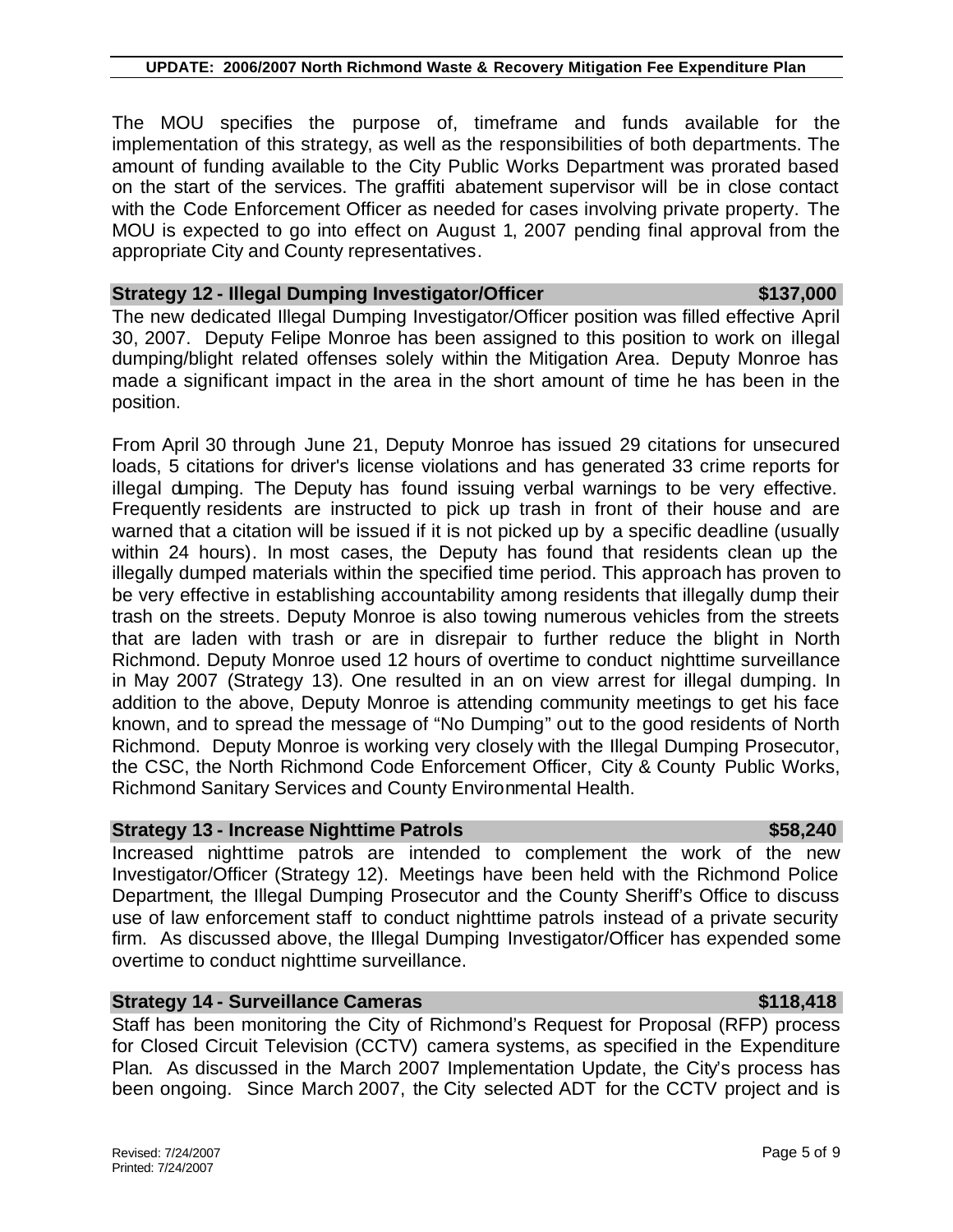currently in the process of finalizing contract terms. The contract is expected to go before the City's Finance Committee on July 24, 2007, and before Richmond City Council on July 31, 2007. The City is contracting with ADT to complete Phase 1 of the project, which will provide for 25 cameras throughout Richmond with a focus on aiding in crime and illegal dumping prevention. At this time, one of the 25 cameras during Phase 1 will be placed in the incorporated portion of the North Richmond Mitigation Fee Funding Area. The City's contract will also provide for an additional 8 cameras to be placed in the Mitigation Area. The completion of the City's Phase 1 construction and the North Richmond Mitigation Area project is expected to be completed by the end of 2007.

Now that a vendor has been selected by the City, Staff has begun further exploring options for connecting into the City's system using allocated funding to focus on illegal dumping within the Mitigation Area. On July 20, 2007, ADT representatives met with the North Richmond Waste and Recovery Mitigation Fee Subcommittee on Surveillance Cameras to discuss surveillance camera (CCTV) system being purchased by the City and how cameras purchased in the Mitigation Fee Funding Area would connect to the City's CCTV system. ADT representatives and Staff also met with the Contra Costa County Sheriff's Office to discuss ways in which the Illegal Dumping Investigator/Officer and Sheriff Dispatch could access the City's CCTV system.

Funding for this strategy could not only be used to purchase, install, repair, maintain and move cameras and associated mounting kit/accessories but also additional deterrent mechanisms, such as "dummy cameras" and signage notifying residents of camera surveillance.

Staff initiated a pilot process by scheduling a free trial to test a stand alone camera in early April. One stand alone camera was received from Q-Star Technologies as an initial pilot project and was placed in the unincorporated section of North Richmond. The camera was installed near 101 Pittsburg Avenue for the 2 week duration of the trial. The pictures captured during the pilot program did not exhibit any illegal dumping activity. Unfortunately, Staff was notified after the camera was returned to the vendor that the flash on the trial camera was not operating correctly during our trial period. These circumstances negatively affected the outcome of this trial project. Staff is exploring the potential value of scheduling another pilot using the same camera or another type of stand alone camera.

# **Strategy** 15 - Reward System **\$30,000 \$30,000**

Committee staff has not implemented this strategy which was intended to be a tool to aid law enforcement. Committee staff solicited suggestions and advice regarding a potential reward system from the Illegal Dumping Prosecutor as well as staff from the Sheriff's Office. Based on initial discussions with law enforcement, there does not appear to be a need for a reward system at this time.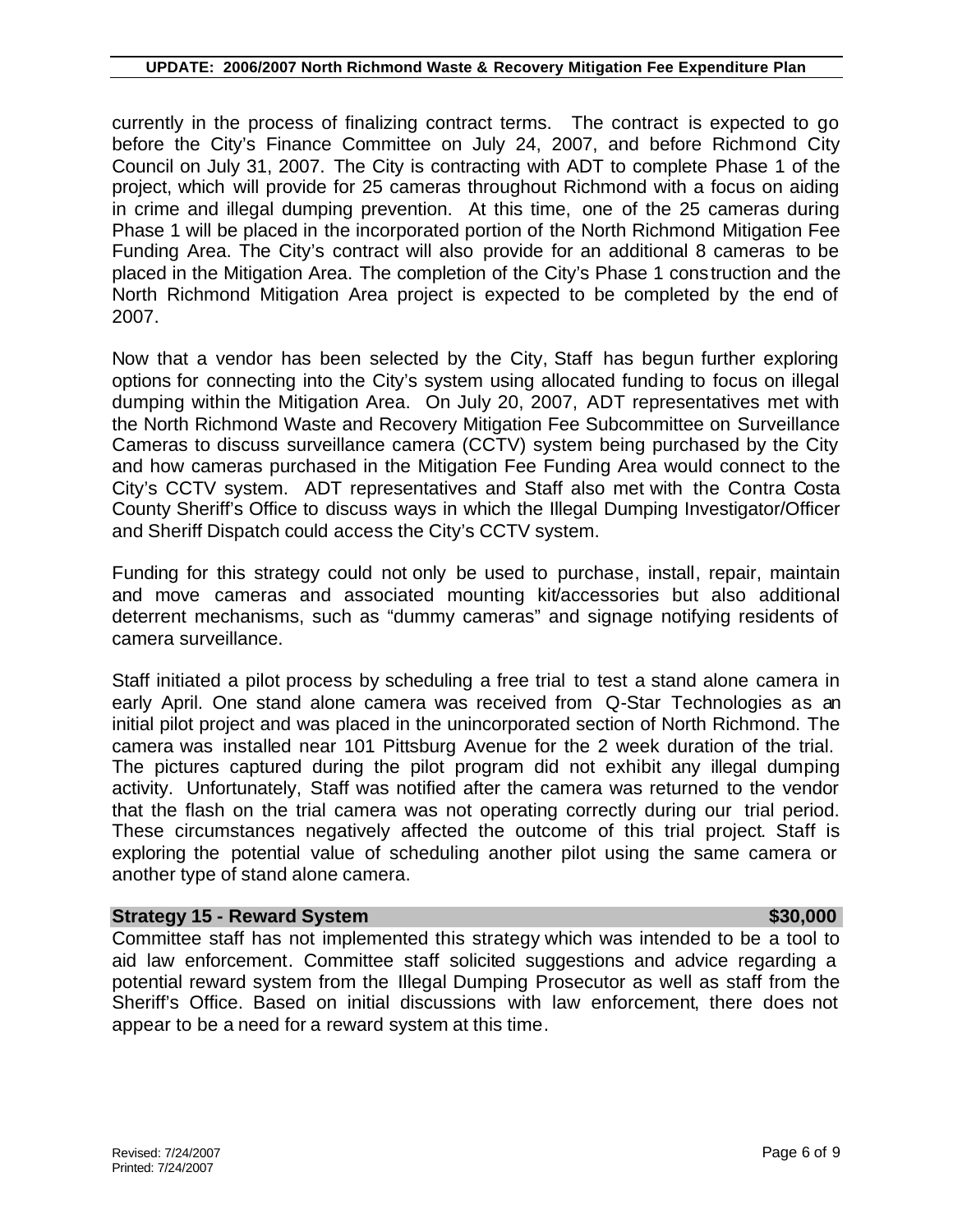# **Strategy 16 - Illegal Dumping Prosecutor \$93,000**

The new Illegal Dumping Prosecutor position was filled effective January 2, 2007. The District Attorney's office assigned one of their experienced attorneys, Derek Butts, to this new position. Mr. Butts has met with Staff and County and City law enforcement officers to discuss various strategies and important information needed to prosecute illegal dumping cases. To date there have not been any illegal dumping cases filed which require Mr. Butts' services.

# *COMMUNITY INVESTMENT*

# **Strategy 17 – Beautification**

# **A. Neighborhood Landscaping Projects \$12,000**

As part of its contract with the City, CHDC will be compensated for plants/materials associated with neighborhood landscaping projects (labor to be provided by YouthBuild Participants funded through Strategy 18). However, CHDC cannot expend funds without first obtaining written approval from City/County staff. No projects have been currently identified and/or funded.

# **B. Servicing Additional Street Cans 6. Community 1.136**

Three (3) new street cans, purchased by CHDC, were placed at the following locations in North Richmond on January 17, 2007, and are currently being serviced weekly by RSS:

- 3<sup>rd</sup> & Market Ave.
- 6<sup>th</sup> & Market Ave
- Giaramita & Verde

Tile art created by Verde Elementary School children were placed on these street cans in May 2007.

# **Strategy 18 - Community Involvement**

# **A. Stipends \$40,000**

As part of its contract with the City, CHDC will be compensated for stipends provided to West Contra Costa Unified School District (WCCUSD) Transition Program Students and YouthBuild Participants for conducting agreed upon activities related to trash and beautification. Three to five WCCUSD Transition Program students continue to perform various tasks in the Mitigation Funding Area, such as trash removal/delittering and assisting with the community garden and recycling at Verde Elementary School. Youth Build participants have worked at two Mitigation Fee funded events. At the Neighborhood Clean Up (Strategy 2) event held in May, YouthBuild participants were responsible for monitoring all debris boxes and assisting residents in unloading materials into dumpsters. The YouthBuild participants also attended the Community Build Day for the new Shields Reid playground equipment (Strategy 18c) and assisted in assembling the new structure.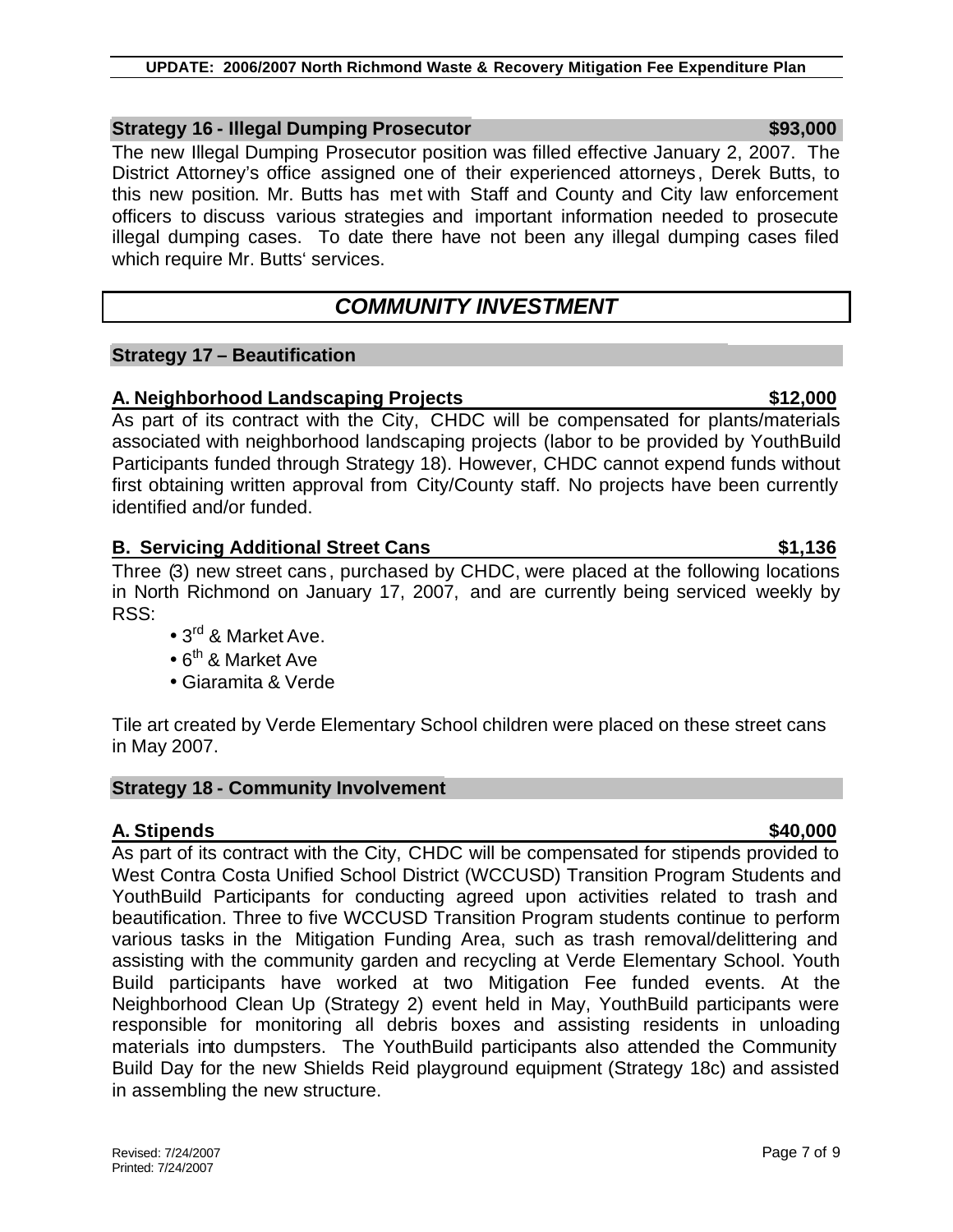Staff received a proposal from Contra Costa Health Services Healthy Neighborhoods Project requesting funds to provide stipends for 15-20 North Richmond youth to participate in a leadership training project. The project will involve Photovoice, a site selection technique used to document blighted sites in the community that may be suitable for beautification and/or clean up projects. The youth will make a presentation in the community highlighting the sites selected through this process. This project should be completed by mid-August and is expected to be used to help identify neighborhood landscaping projects to be funded under Strategy 17a.

# **B. Mentorship Program 631,862**

Committee Staff and staff from Supervisor Gioia's office have discussed the potential of using this funding to support development of a mentorship program at the Young Adult Empowerment Center being created in North Richmond. This mentorship program is expected to incorporate efforts to address and combat illegal dumping and blight issues in the community. A draft proposal was received from The Mentoring Center, an Oakland-based non-profit organization, requesting funding to initiate a mentorship program at the Young Adult Empowerment Center. Staff has provided input regarding the draft proposal and is awaiting response and/or revised proposal from The Mentoring Center. No final decisions have been made regarding this strategy and no funds have been expended.

# **C. Shields Reid Playground Equipment 6. Shields Reid Playground Equipment 6. Shields Australian Communist Communist Communist Communist Communist Communist Communist Communist Communist Communist Communist Communist Commu**

Staff has met numerous times with staff from the Richmond Parks Department and CHDC as well as the Shields-Reid Community Center Coordinator to discuss the overall vision for the park. The playground structure was selected, with the help of youth from the Shields-Reid Community Center. City Parks Department staff prepared a Request for Bid for the Shields Reid playground rehabilitation project. McNabb Construction Inc. was selected for the demolition of the old equipment, site preparation and the installation of a concrete base, rubberized surfacing and playground bark. Ross Recreation was selected as the playground equipment provider. CHDC received a KaBOOM grant for \$3,000 to go toward the purchase of the new equipment. In order to pay for the installation of the playground equipment and related safety surfacing, staff had to expend over \$70,000 more than what had been allocated for this strategy.

On Saturday, June 30, 2007, community members, youth from Shields-Reid Community Center, North Richmond YouthBuild, Supervisor John Gioia, CHDC staff, and City and County staff (special thanks to City of Richmond Parks Staff) came together for an allday community build day in which the majority of the play structure was erected. The event received news coverage from KCRT, West County Times, Channel 2 and Channel 5. The playground site is scheduled for completion on July 30, 2007 (the playground bark still needs to be placed at the site).

# **D. Shields Reid Soccer Field Lighting 615,000 \$15,000**

Staff has been informed by the City's electrician that \$15,000 is not enough money to purchase new lighting for the Soccer Field. Furthermore, Staff has learned that City has a park curfew policy stating that parks are only to be open from dawn to dusk. As a